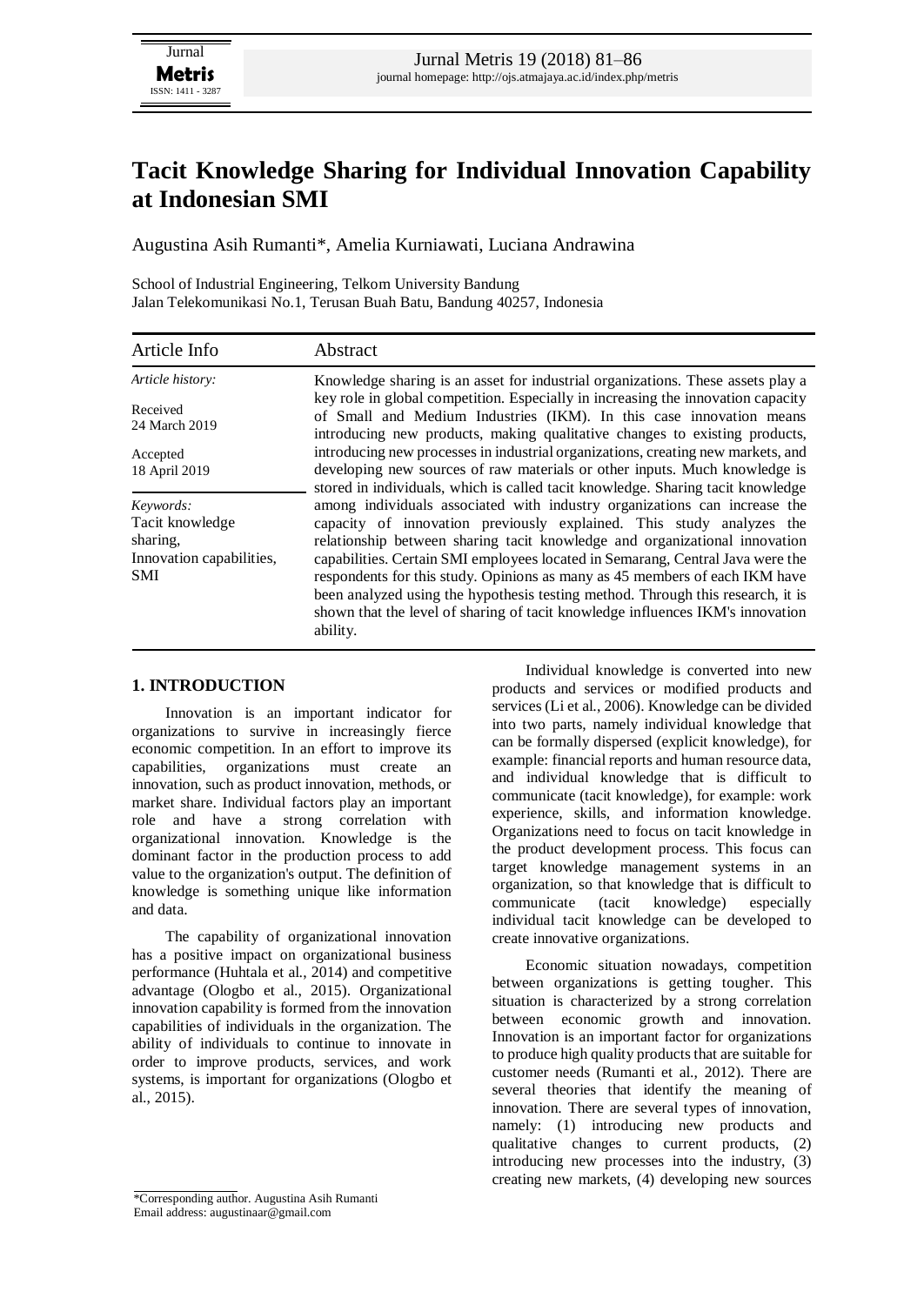of raw materials or other inputs, and (5) changes in industrial organizations. Innovation not only creates new things but also creates levels between one entity and the previous version (Kukkonen et al., 2003).

Business challenges are becoming increasingly difficult now, because markets and consumers demand high-quality products and services at competitive prices. However, the unstable economic condition of Indonesia has made purchasing power of most Indonesians still low. To survive, organizations are required to increase their effectiveness and efficiency in every factor of their business activities so that they can reach their targets. In addition, organizations must develop and create innovations related to their products and services.

In order to improve their ability to meet their targets and to meet market demands, SMI must adapt their business concepts to be able to compete. To be able to compete, traditional business concepts mainly focus on optimizing physical facilities. The concept is not yet in line with the challenges of today's global business. In addition to physical facilities, human resources have become important factors to consider; especially individual intellectual capacity. SMI must manage their knowledge accurately.

## **2. RESEARCH METHODOLOGY**

## **2.1 Tacit Knowledge Sharing**

Tacit knowledge lies with each individual. Individual tacit knowledge is an introduction that is difficult to articulate. Tacit knowledge has a relationship with the creation of an innovation, including on an organizational scale. Individual tacit knowledge supports the creation of an innovation, especially if it can be articulated well. Today in the era of knowledge-based economics, many organizations recognize the importance of implementing knowledge management (Dalkir, 2011). Moustaghfir and Schiuma in 2013 said that knowledge sharing is seen as a social process through the involvement of individuals in activities to gain new knowledge and then transform it into new capabilities and opportunities to innovate and achieve competitive advantage (Karlsson and Rodrigez, 2015). In sharing knowledge, knowledge exchange occurs between individuals, teams, and organizations. Knowledge exchange can occur naturally and be structured or organized. The focus on sharing knowledge is on human resources and interactions that occur within it (Gumus, 2007). Tacit knowledge is knowledge that cannot be codified, because it is based primarily on individual experience. In the organizational context, this knowledge consists in part of technical skills and partly from cognitive dimensions such as personal perspectives, beliefs, and mental models. Knowledge sharing is defined as the distribution of knowledge in organizations by individual members of the organization, in terms of procedures and work practices. The forms of knowledge that are shared throughout the organization can be ideas, experience, work skills, or expertise (Kurniawati, 2016). Knowledge sharing is mainly influenced by three cultural values (Borges et al., 2012):

- a. sense of collaboration between organizational members and collaboration in organizational activities;
- b. recognition of employees to share knowledge; and employee trust in team work and trust in team abilities.

#### **2.2 Individual Innovation Capabilities**

Employee innovation capability is defined as that the propensity of employees to generate new ideas, promote these new ideas and implement these new ideas to achieve organizational goals (Ologbo et al., 2015). Innovation is very important for the success and survival of the company. Innovation is a process when companies identify their own problems and get new solutions through new knowledge to solve problems (Auernhammer, et al., 2001). The main reason for doing an innovation is to build market share and ensure or increase the profitability of the organization to protect the company's independence in the future. Innovation occurs when ideas are implemented successfully in practice / adoption (Koskinen, 2003). The adoption process is a must for organizations to maintain the continuity of the innovation process.

Innovation capability is the ability of companies to generate new ideas for the development of their products and services to achieve better organizational performance and competitive advantage (Ologbo et al., 2015). Individual innovation capabality is the ability that is measured individually to develop new products that can satisfy market needs, apply more appropriate technological processes to produce new products, develop and adopt new products by responding to technological changes to win competition (Ussahawanitchakit, 2007). Individual innovation capabilities are abilities that are measured individually to develop new ones. products that meet market needs, implement more appropriate technological processes, adopt new products and respond to future technology development activities (Rumanti and Hidayat, 2014). Individual innovation capabilities consist of four dimensions, namely experience, situation, technological and knowledge changes. Experience is an insight held by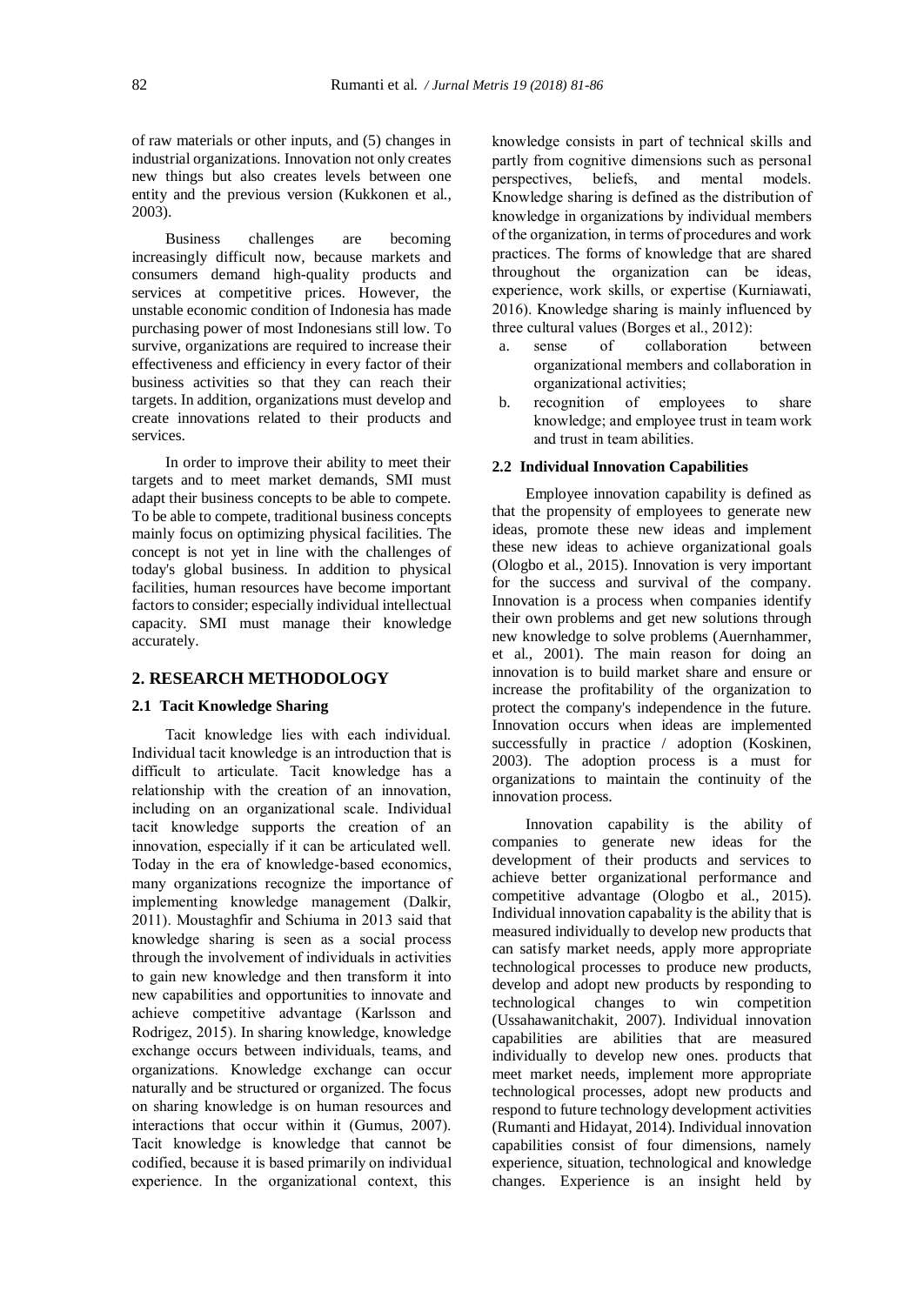individuals or groups based on their ability to adopt external influences. The situation is a condition that occurs in the work environment. The dimension of technological change is the development of old ways or the discovery of new methods in solving problems that arise continuously. While the knowledge dimension in this construction explains specific and scientific things, both those that are attached to individuals and groups based on their experiences (Rumanti and Hidayat, 2014).

## **2.3 Tacit Knowledge Sharing and Individual Innovation Capabilities**

The ability of innovation is examined at the individual level rather than the organization as a whole. This is because individual employees play an important role in the ongoing process of innovation from the whole working group and organization in general. Innovative work groups and innovative work groups (Ologbo et al., 2015). In this study, the ability of innovation is examined as an individual known as employee innovation capability. Capability is routine or practice that allows employees or organizations to use their resources efficiently to achieve certain goals.

#### **2.4 Model and Hypothesis in Reseach**

In this study there are two variables that influence tacit knowledge sharing, namely organizational factors (Kurniawati, 2010) and individual factors (Kurniawati, 2016). Organizational factors involved in this research are organization structure, employee training, top management support, organizational reward and organizational culture, while those involved in individual factors are tacit knowedge sharing provider and tacit knowledge receiver. Both of these variables are enablers for tacit knowledge sharing, which consists of two dimensions, namely collecting and donating. The next variable involved in this study is an individual innovation capability that has four dimensions namely experience, technology changes, situation and knowledge (Rumanti and Hidayat, 2014). In this stage, the preparation of hypotheses related to the research, in which hypotheses are compiled it is useful to know whether there is a relationship between endogenous variables or constructs included in this study. In Figure 1 shown that the research model have two constructs, there are constructs endogenous and exogenous. Constructs endogenous consists of organizational fantors, individual factors, tacit knowledge sharing dan individual innovation capabilities.

Previous research papers address the knowledge sharing process and the main factors that affect it as well as the factors that play a role of individual innovation capability. Based on the theory of some of these studies, the hypothesis for this study regarding the application of the tacit knowledge sharing to the individual innovation capability can be built. The hypotheses of this study from research model are:

H1: Individual factors effect on the tacit knowledge sharing

H2: Organizational factors effect on the tacit knowledge sharing

H3: Tacit knowledge sharing has effect on the individual innovation capability



**Figure 1.**  Relationship among variables model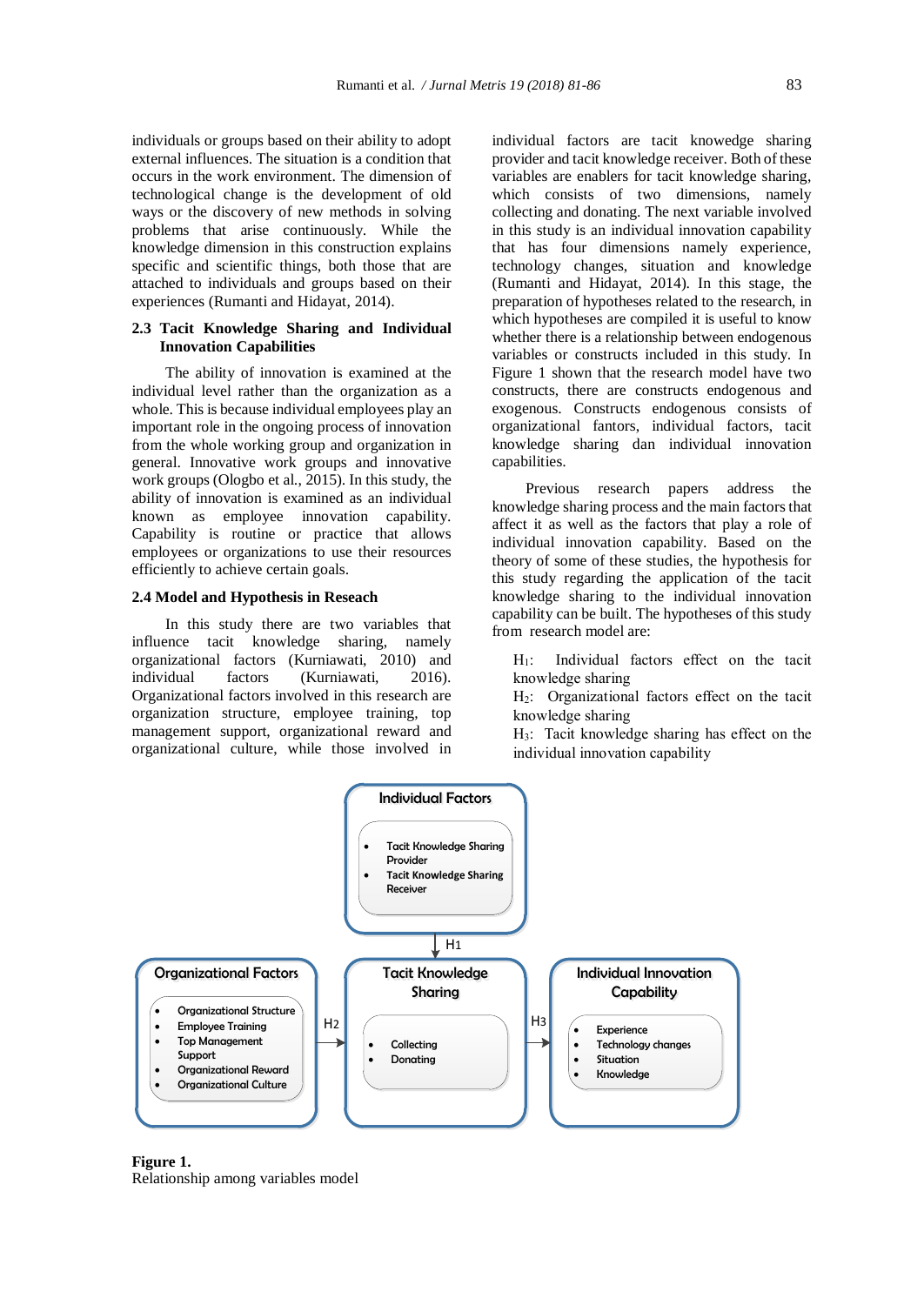#### **2.5 Research Strategy**

A case study was conducted for this study. Analysis is carried out on individuals working in small and medium industries. Respondents in this study are *Small and Medium Industries* (IKM) located in Semarang, Central Java. Respondents in this study were a population of 45 members each from the SMI, who were employees of the SMI.

# **3. RESULTS AND ANALYSIS**

The result of data collection and processing using software Smart PLS 3.0. The data processing result shown in Table 1. Based on data processing using Smart PLS 3.0 software presented in Table 2 and Table 3, it is known that all hypotheses in this research model can be accepted or proven.

Form all the data computation, there some suggestion and recommendation for the organization:

## **Tabel 1.**

Item-total statistic

- a. An organization need concern to tacit knowledge sharing because knowledge is the core of the innovation process in the organization and knowledge will be valued only through individual innovation capabilities.
- b. Individual innovation capability needs to be supported by organizational management, because it is a factor that determines the success of innovation in organizations is the process of sharing knowledge secretly
- c. Variables or indicators that have significant value for each exogenous construction are a picture for IKM owners to improve organizational innovation capabilities with the ability to innovate every individual involved.

| <b>Construct Endogen</b>                     | <b>Construct Exogenous</b>                        | <b>AVE</b> | Composite<br>Reliability | T-<br><b>Statistic</b> | Significantly |
|----------------------------------------------|---------------------------------------------------|------------|--------------------------|------------------------|---------------|
| Organizational<br>Factors (OF)               | Organizational<br>Structure                       | 0.877      | 0.945                    | 16.984                 | $\sqrt{ }$    |
|                                              | <b>Employee Training</b>                          | 0.885      | 0.934                    | 12.566                 | V             |
|                                              | <b>Top Management</b><br>Support                  | 0.908      | 0.899                    | 9.087                  | V             |
|                                              | Organizational Reward                             | 0.675      | 0.923                    | 10.346                 | V             |
|                                              | <b>Organizational Culture</b>                     | 0.739      | 0.804                    | 9.905                  |               |
| <b>Individual Factors</b><br>$(\mathrm{IF})$ | Tacit Knowledge<br>Sharing Provider               | 0.905      | 0.956                    | 15.874                 | V             |
|                                              | <b>Tacit Knowledge</b><br><b>Sharing Receiver</b> | 0.899      | 0.993                    | 14.677                 | V             |
| Tacit Knowledge<br>Sharing (TSK)             | Collecting                                        | 0.966      | 0.875                    | 9.566                  | V             |
|                                              | Donating                                          | 0.894      | 0.932                    | 11.756                 |               |
| Individual<br>Innovation<br>Capability (IIC) | Experience                                        | 0.888      | 0.976                    | 10.567                 | V             |
|                                              | Technology changes                                | 0.956      | 0.956                    | 9.234                  | V             |
|                                              | <b>Situation</b>                                  | 0.854      | 0.804                    | 8.345                  | N             |
|                                              | Knowledge                                         | 0.689      | 0.993                    | 14.788                 | V             |

.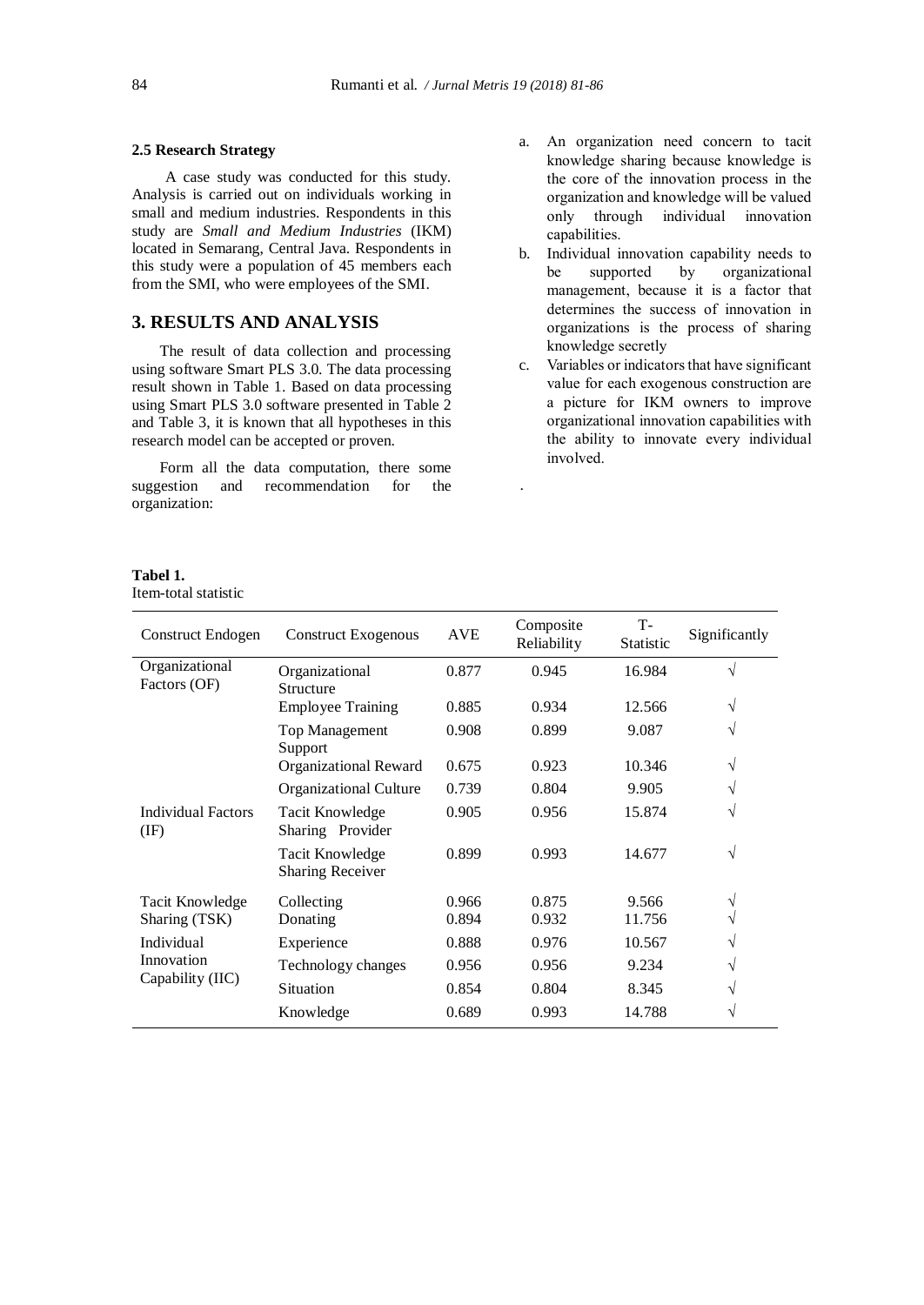## **Table 2.** Determinant  $(R<sup>2</sup>)$

|                                        | R Square |
|----------------------------------------|----------|
| Organizational Factor (OF)             | 0.819    |
| Individual Factor (IF)                 | 0.818    |
| Tacit Knowledge Sharing (TKS)          | 0.752    |
| Individual Innovation Capability (IIC) | 0.756    |

#### **Table 3.**

Significance of Structural Relations

| <b>Hypothesis</b>                      | Path Coefficient | T-Statistic | P-Values | Conclusion |
|----------------------------------------|------------------|-------------|----------|------------|
| OF $\rightarrow$ TKS<br>H              | 0.765            | 9.273       | 0.0007   | Accepted   |
| IF $\rightarrow$ TKS<br>H <sub>2</sub> | 0.624            | 8.505       | 0.0005   | Accepted   |
| TKS $\rightarrow$ IIC<br>H٩            | 0.810            | 10.267      | 0.0010   | Accepted   |

## **4. CONCLUSIONS**

Based on the analysis, the conclusions are:

- 1. Individual factors effect on the tacit knowledge sharing and the indicators that affect the individual factors the most is tacit knowledge sharing provider.
- 2. Organizational factors effect on the tacit knowledge sharing and the indicators that affect the organizational factors the most is top management support.
- 3. Tacit knowledge sharing has effect on the individual innovation capability
- 4. The indicators that affect the tacit knowledg e sharing the most is collecting.
- 5. The indicators that affect the individual innovation capability the most is technology changes

## **5. REFERENCES**

- 1. Auernhammer, K., Neumann, M., Leslie, A., & Lettice, F. 2001. Creation of Innovation by Knowledge Management: A Case Study of A Learning Software Organisation, *Industrial Engineering IAO*, Fraunhofer Institute.
- 2. Borges, R. 2012 Tacit knowledge sharing between IT workers, *Management Research Review,* 36 (1): 89-108.
- 3. Dalkir, K. 2011. *Knowledge Management in Theory and Practice.* Massachusetts, USA: The MIT Press Cambridge.
- 4. Gumus, M. 2007. The Effect of Communication on Knowledge Sharing in Organization, *Journal of Knowledge Management Practice,* 8 (2): June.
- 5. Koskinen, K., U. 2003. Evaluation of tacit knowledge utilization in work units. *Journal of Knowledge Management*, 7 (5).
- 6. Kukkonen, H.O. & Räisänen, T, (2006) *Innovation and Knowledge-Applying the 7C Knowledge Creation Approach to Innovation and Re-defining innovation through Social Web.* Finland: Department of Information Processing Science, University of Oulu.
- 7. Kurniawati, A., Andrawina, L., & Puspitasari, W. 2010. The Relationship among Organizational Factors, Knowledge Sharing and Work Performance. *Proceeding 2010 IEEE IEEM Conference.*
- 8. Kurniawati, A., Samadhi, T., M., A., & Wiradmadja, I., I. 2016. Relationship among Individual Factors, Knowledge Sharing, and Work Performance: A Model from Baby Boomers, Generation X, and Generation Y Perspective, *Proceeding of IEEE International Conference Management Innovation and Technology*, Bangkok, Thailand..
- 9. Li, Z.X., Qian,W., & Lianzhong, C. 2006. *An Analysis of the Structure and Evaluation Methods of Individual Tacit Knowledge*, China: Department of Management, Shenyang Institute of Aeronautical Engineering.
- 10. Karlsson, D., & Rodriguez, A. 2015. *Knowledge Sharing in an Open Innovation Collaboration*, Gothenburg, Sweden: Department of Technology Management and Economics, Chalmers University of Technology.
- 11. Ologbo, A.C., Nor, K.M., & Kwakye, E.,O. 2015. The Influence of Knowledge Sharing on